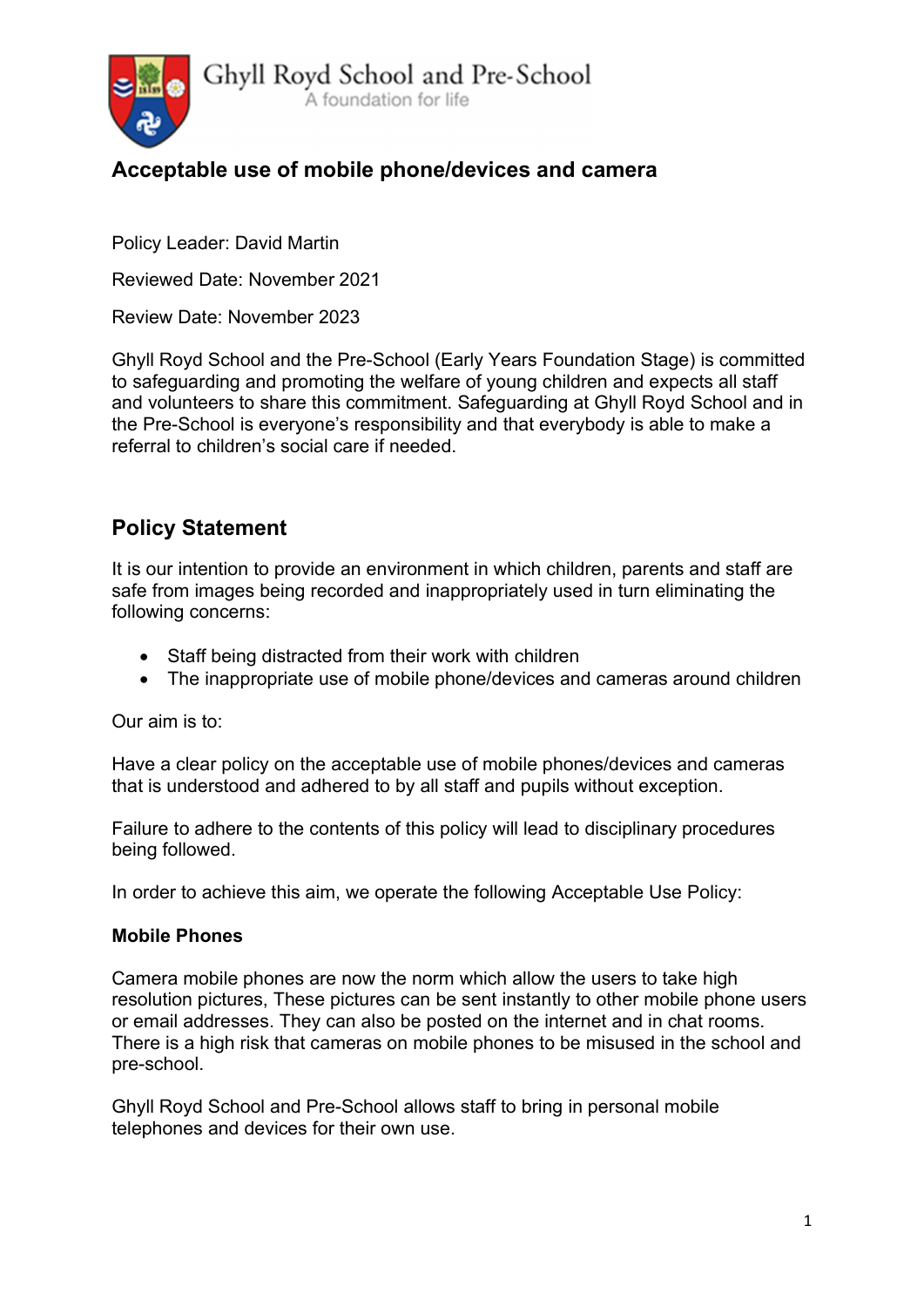Under no circumstances does the school allow a member of staff to contact a current pupil using their personal device and it is advised that they do not contact current parents/carers using their personal device. If a member of staff needs to make telephone contact with a pupil, a School telephone should be used.

Users bringing personal devices into school must ensure there is no inappropriate or illegal content on the device.

Children are not permitted to have mobile or personal devices/tablets in school or pre-school.

All staff must ensure that their mobile telephones/devices are switched off and left inside their bag throughout contact time with children and lessons. Staff bags should be placed in a secure place within the classroom, office or staff room unless requested by the Headteacher to move them to another appropriate location.

Personal mobile phone calls, texts, messages and emails may only be taken by staff during official breaks or in staff members' own time outside of their contracted hours and never during contact time with the children.

Private use of mobile phones may occur during official staff breaks, but any such use should be:

- discreet and appropriate;
- infrequent;
- out of lesson time: and
- never in the presence of pupils.

The last line is to ensure appropriate distance is kept between professional and private matters.

Staff should never send to or accept from colleagues or pupils texts or images that could be viewed as inappropriate.

We can never permit professional staff to behave in an unprofessional manner, so the use of any devices, be they PC, tablet or phone, for example for keeping up with eBay bids or Facebook interactions whilst on duty is strictly forbidden.

If staff have a personal emergency they are free to use the school's phone or make a personal call from their mobile in the office or the staff room.

To protect staff from unnecessary intrusion into their professional work, we recommend that the appropriate School Office telephone number is given as a contact number so staff may be contacted in case of emergency, be that from the plumber about fixing a repair or something more serious. Please permit the Office staff to manage such calls appropriately and make contact with you to alert you to the issue. The School will always make a telephone available for staff should they need to make an outgoing emergency telephone call.

If any staff member has a family emergency or similar and required to keep their mobile phone to hand, prior permission must be sought from the Headteacher.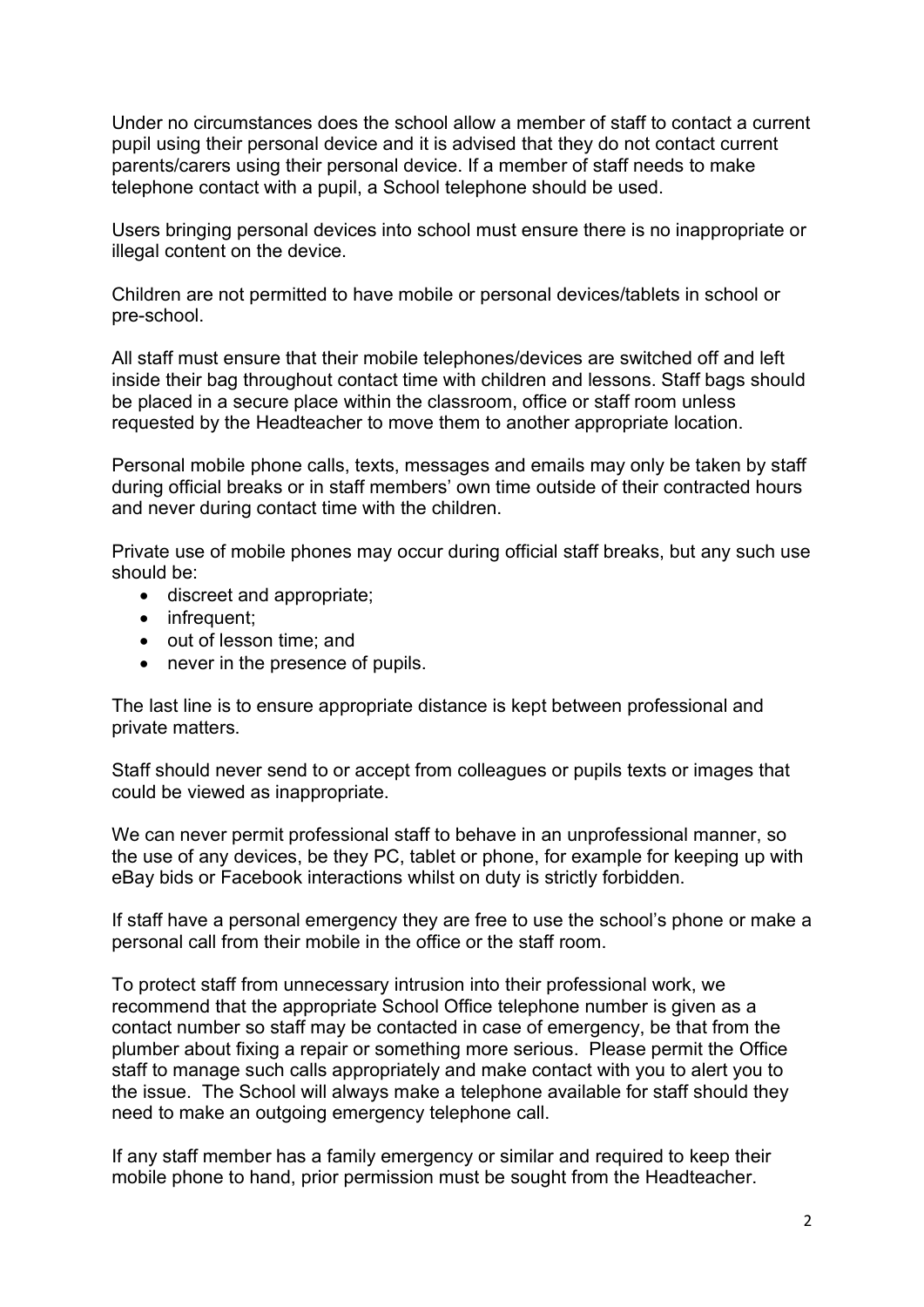Staff will need to ensure that the Headteacher has up to date contact information and that staff make their families, children's schools etc. aware of emergency work telephone numbers. This is the responsibility of the individual staff member.

All parent helpers will be requested to place their bag containing their phone/devices in a secure area in the school office or another appropriate location in the classroom given by the teacher and asked to take or receive any calls, texts, messages or emails in the staffroom or office.

During trips and outings nominated staff will have access to the school's mobile phone which is to be used for emergency purposes only. If staff will be taking photographs of the children on the trip or outing a school camera must be used.

It is the responsibility of all members of staff to be vigilant and report any concerns to the Headteacher. Concerns will be taken seriously, logged and investigated appropriately (see allegations against a member of staff in the Child Protection Policy).

Personal mobile phones/devices must not be used to take photographs of children. Personal mobile phones/devices must not be used to take photographs of children by parents in school or on school visits.

The Class teacher, in the absence of the Headteacher reserves the right to check the image content of a member of staff's mobile phone, should there be any cause for concern over the appropriate use of it.

Should inappropriate material be found then the Designated Safeguarding Lead will be contacted immediately. The Designated Safeguarding Lead will then follow the guidance from the Local Authority as to the appropriate measures for the staff member's dismissal.

#### Cameras/tablets

School Cameras/tablets must be used and the content loaded onto a school computer and saved in a named file in Media on Server, not a personal computer.

Photographs must be taken for the purpose of recording a child or group of children participating in activities or celebrating their achievements as an effective form of recording their progression. Only the designated school cameras and tablets are to be used to take any photo within the school.

All staff are responsible for the location of the school cameras/devices. The camera/device must be put away at the end of every session.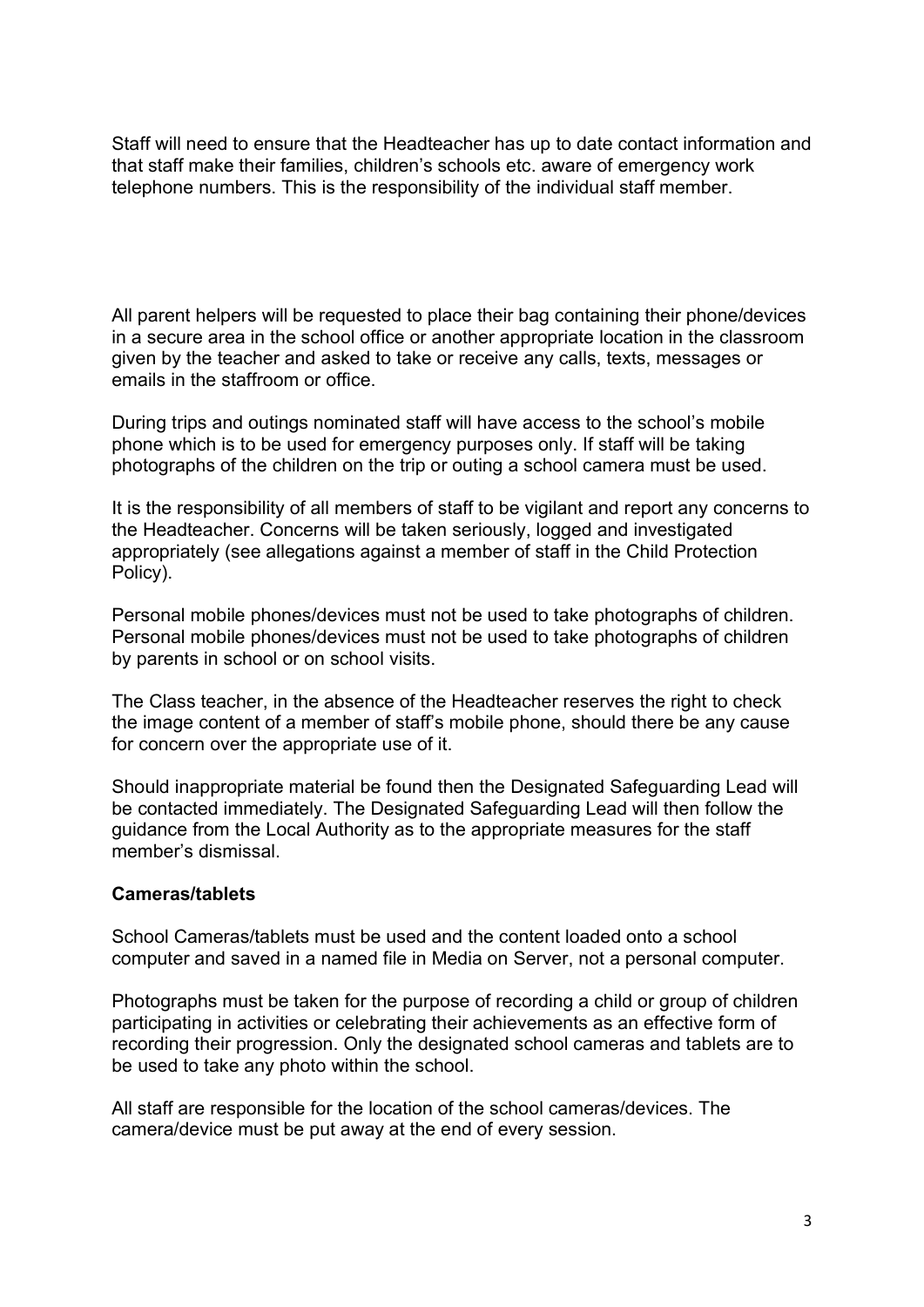Images taken and stored on the camera/device must be downloaded as soon as possible on to a school computer and saved in a file in Media on Server. Photographs should then be distributed to members of staff to record in children's learning journeys.

If photographs need to be taken in the toilets, i.e. photographs of the children washing their hands, then the Headteacher or Designated Safeguarding Lead must be asked first and the staff member must be supervised whilst carrying out this kind of activity. At all times the camera must be placed in a prominent place where it can be seen.

### Care of property

If a member of staff chooses to bring private property to work, they are advised that the School is not responsible for any loss, damage or theft incurred. This of course applies to phones, cameras and other devices. Users must also ensure that there is no inappropriate or illegal content stored on their devices; sadly, there are sufficient cases a year within the UK to make national headlines, and most seem to result in instant dismissal for gross misconduct.

The sending of inappropriate text or multimedia messages between any members of the School community is not allowed.

This guidance is to safeguard both members of staff and the School. Any failure to comply with this guidance is likely to result in disciplinary action (or, in certain circumstances, a child protection allegation) and the appropriate disciplinary procedures will apply.

### Taking, Storing and Using Images of Children

We will not tolerate any illegal material, and will always report illegal activity to the Police and/or the Local Safeguarding Children Board (LSCB). If we discover that a child or young person is at risk as a consequence of online activity, we may seek additional assistance from the Child Exploitation and Online Protection Unit (CEOP). We will impose a range of sanctions on any adult, child or young person who misuses technology in this way.

Such behaviours include those to bully, harass or abuse another pupil\* in line with our anti-bullying policy. Current behaviours that fall into this category, often referred to as Cyber-bullying include

- texting scary or rude messages by mobile phone
- sending unpleasant photographs by mobile phone
- using online message boards, chat rooms or social networking sites to post cruel messages
- deleting the victim's name from or ignoring their messages on social networking sites

Someone taking an indecent image of themselves and sending it to their friends or boy/girlfriend via a mobile phone or some other form of technology is sometimes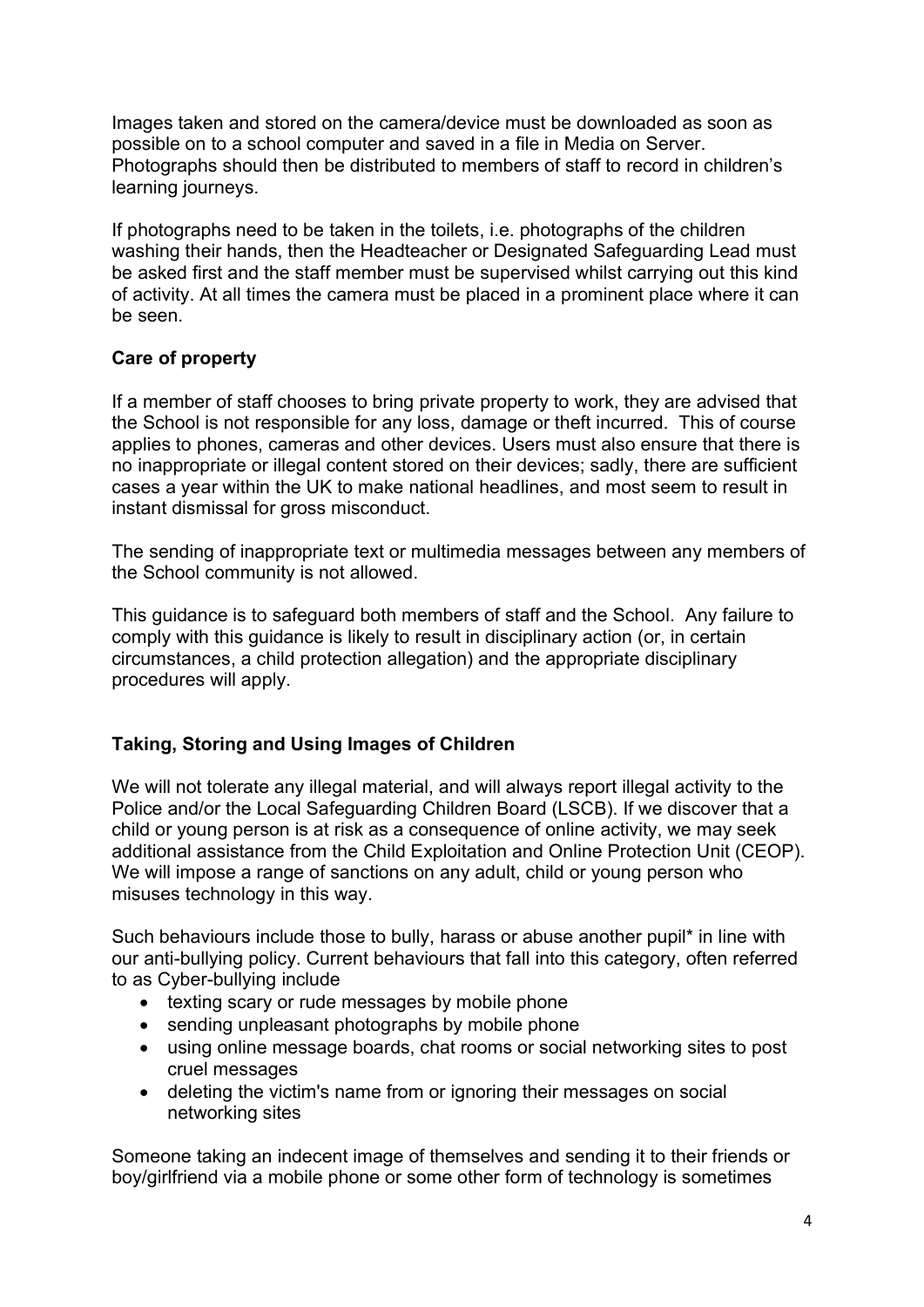referred to as sexting. More information on this issue can be found from the 'disrespect nobody' website https://www.disrespectnobody.co.uk, including how to seek help and gain support from a variety of agencies.

Once these images have been taken and sent to others, control is lost of them and they can end up anywhere. They could be seen by friends and family, a future employer, or even, in some cases, end up in the possession of an offender!

This also places that person who originally sent the images in a vulnerable position, as somebody they may or may not know now has these images and could use technology to bully, harass or even try to locate them.

#### Acceptable use of ICT policy on Photographs and images

Using photographic material of any kind to bully, harass or intimidate others will not be tolerated and will constitute a serious breach of discipline. Pupils may only use cameras or any mobile electronic device with the capability for recording and / or storing still or moving images with the express permission of the member of staff in charge and with the permission of those appearing in the image. All pupils must allow staff access to images stored on devices and / or cameras and must delete images if requested to do so.

The posting of images which in the reasonable opinion of the Head is considered to be offensive on any form of social media or websites such as You Tube is a serious breach of discipline and will be subject to disciplinary procedures whatever the source of the material, irrespective of whether the image was posted using School or personal facilities.

### Parents

While we would prefer parents not to use their mobile phones while at school, we recognise that this would be impossible to regulate and that many parents see their phones as essential means of communication at all times. We therefore ask that parents' usage of mobile phones, whilst on the school site is courteous and appropriate to the school environment.

We also allow parents to photograph or video school events such as shows or sports day using their mobile phones – but insist that parents do not publish images (e.g. on social networking sites) that include any children other than their own. Please refer to Guidance on the Use of Photographic Images and Videos of Children in Schools.

### Pupils

Where a pupil is found by a member of staff to be using a mobile phone or device, it will be confiscated from the pupil, handed to a member of the office team who will record the name of the pupil and attach it to the phone/device. The mobile phone or device will be stored in the school office. The phone or device will remain in the office until an appropriate adult collects it from the Headteacher.